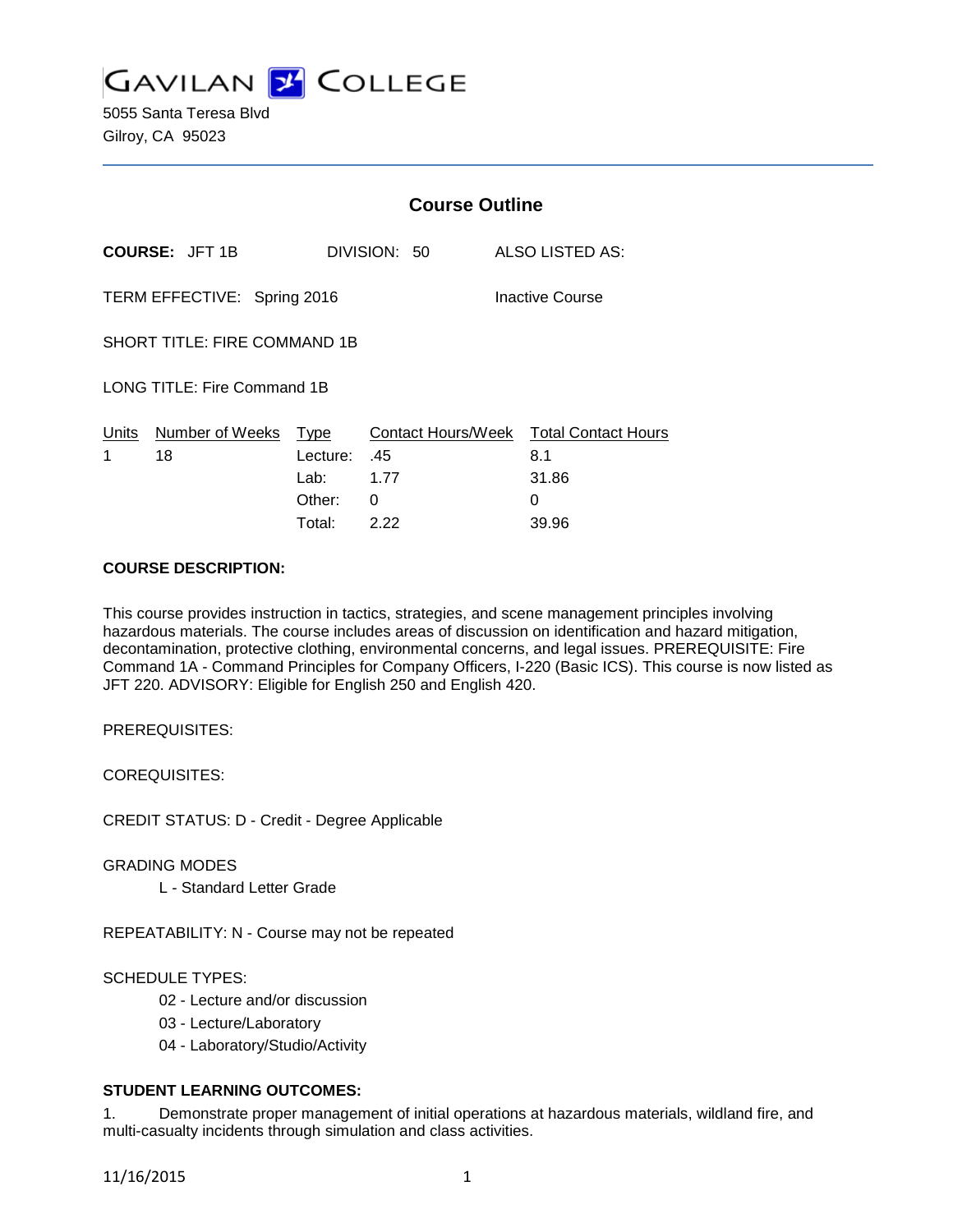Measure: Role playing, demonstrate PLO: ILO: 3, 7 GE-LO: Year assessed or anticipated year of assessment: 2013

2. Identify information necessary to direct the initial operations of a hazardous materials incident. Measure: Exam, role play

PLO: ILO: 2, 3

GE-LO:

Year assessed or anticipated year of assessment: 2013

3. Identify information necessary to direct the initial operations of a wildland fire incident. Measure: demonstrate,

PLO:

ILO: 2, 7

GE-LO:

Year assessed or anticipated year of assessment: 2013

4. Demonstrate scene management including initial operations of a multi-casualty incident.

Measure: Role play, exam

PLO:

ILO: 2, 3,

GE-LO:

Year assessed or anticipated year of assessment: 2013

# **CONTENT, STUDENT PERFORMANCE OBJECTIVES, OUT-OF-CLASS ASSIGNMENTS**

Inactive Course: 11/09/2015

This course is now listed as JFT 220.

4 Hours

- I. Course Overview and ICS Review
- A. Orientation and Administration
- B. Course Overview
- C. Fire Command 1A Review
- D. Concepts of ICS Organization

STUDENT PERFORMANCE OBJECTIVES (SPO): Identify information necessary to direct the operations of a wildland incident.

OUT-OF-CLASS ASSIGNMENTS: reading assignment

# 12 Hours

- II. Multi-Casualty Incidents
- A. Components of Triage and START
- B. ICS and EMS Multi-Casualty
- C. ICS-MCI Implementation Overview

SPO: demonstrate scene management including initial operations of a multi-casualty incident.

OUT-OF-CLASS ASSIGNMENTS: Complete a Multi-Casualty Incident Report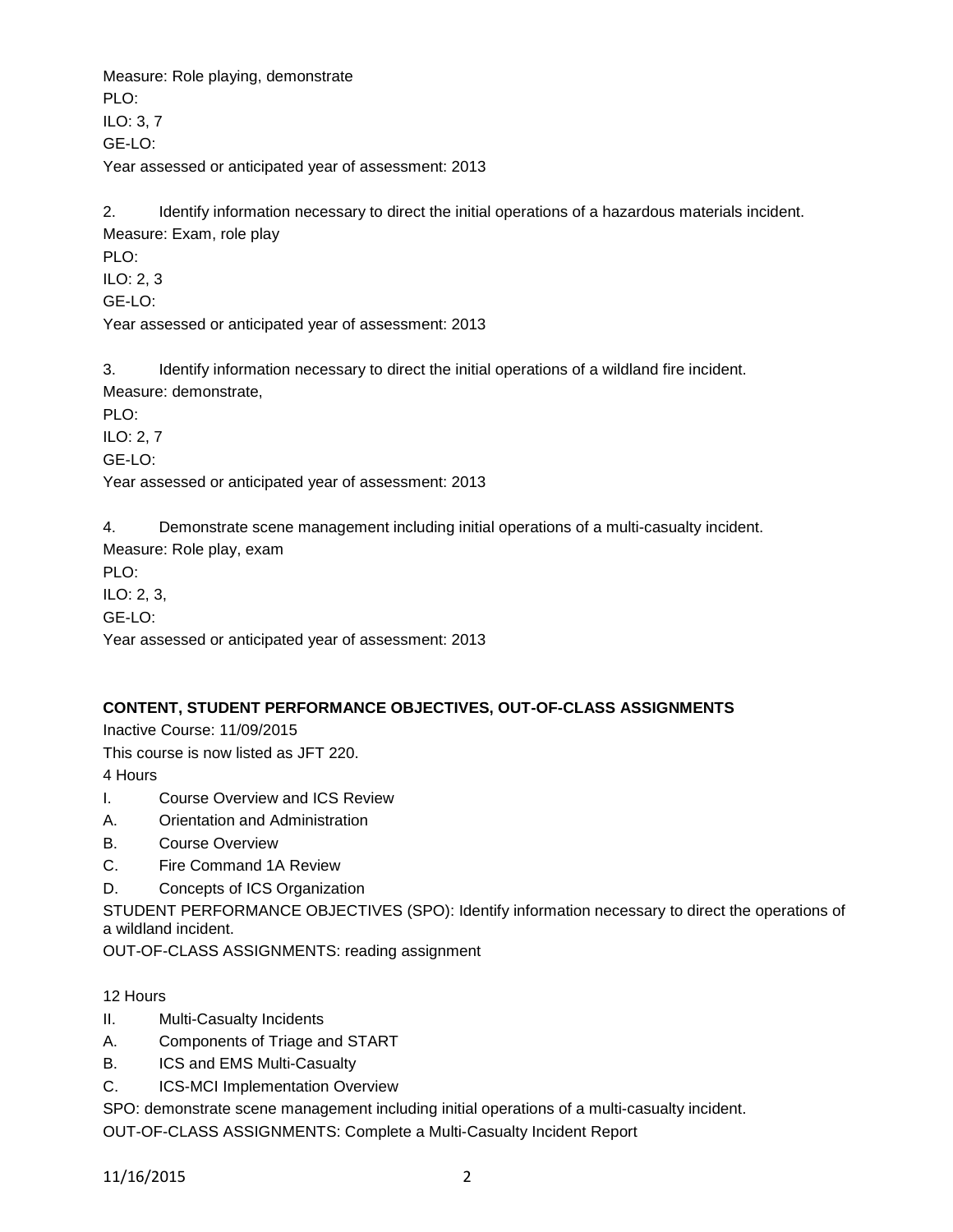# 6 Hours

- III. Hazardous Materials Incidents
- A. Hazardous Materials Overview
- B. Properties of Hazardous Materials
- C. Toxicology
- D. Site Control/Work Zones
- E. Evacuation Considerations
- F. Decision-Making Process
- G. ICS and The Hazardous Materials Incident

SPO: During a class exercise students will report on conditions identify additional resources and prepare for possible escalation due to toxic characteristics.

OUT-OF-CLASS ASSIGNMENTS: reading assignment

#### 18 Hours

- IV. Wildland Fire Incidents
- A. Factors Affecting Wildland Fires
- B. Defensive and Offensive Strategies in Wildland Fire Fighting
- C. Use of Direct and Indirect Attack Methods on Wildland Fires
- D. Structure Protection and Triage in Wildland Fires
- E. Wildland Fire Safety
- V. Simulation Exercises

SPO: Identify defensive and offensive strategies during fire fighting exercises.,

OUT-OF-CLASS ASSIGNMENTS: reading assignment

#### **METHODS OF INSTRUCTION:**

Lecture, discussion and demonstrations will serve as the medium of instruction. Audio-visual aids will be utilized as they facilitate meaningful instruction. Regular assignments will be made for out-of-class study and research. Individual guidance will be provided as required.

# **METHODS OF EVALUATION:**

CATEGORY 1 - The types of writing assignments required: Percent range of total grade: 15 % to 20 % Written Homework Reading Reports CATEGORY 2 -The problem-solving assignments required: Percent range of total grade: 25 % to 35 % Field Work **Quizzes** 

CATEGORY 3 -The types of skill demonstrations required: Percent range of total grade: 35 % to 60 % Class Performance/s Performance Exams